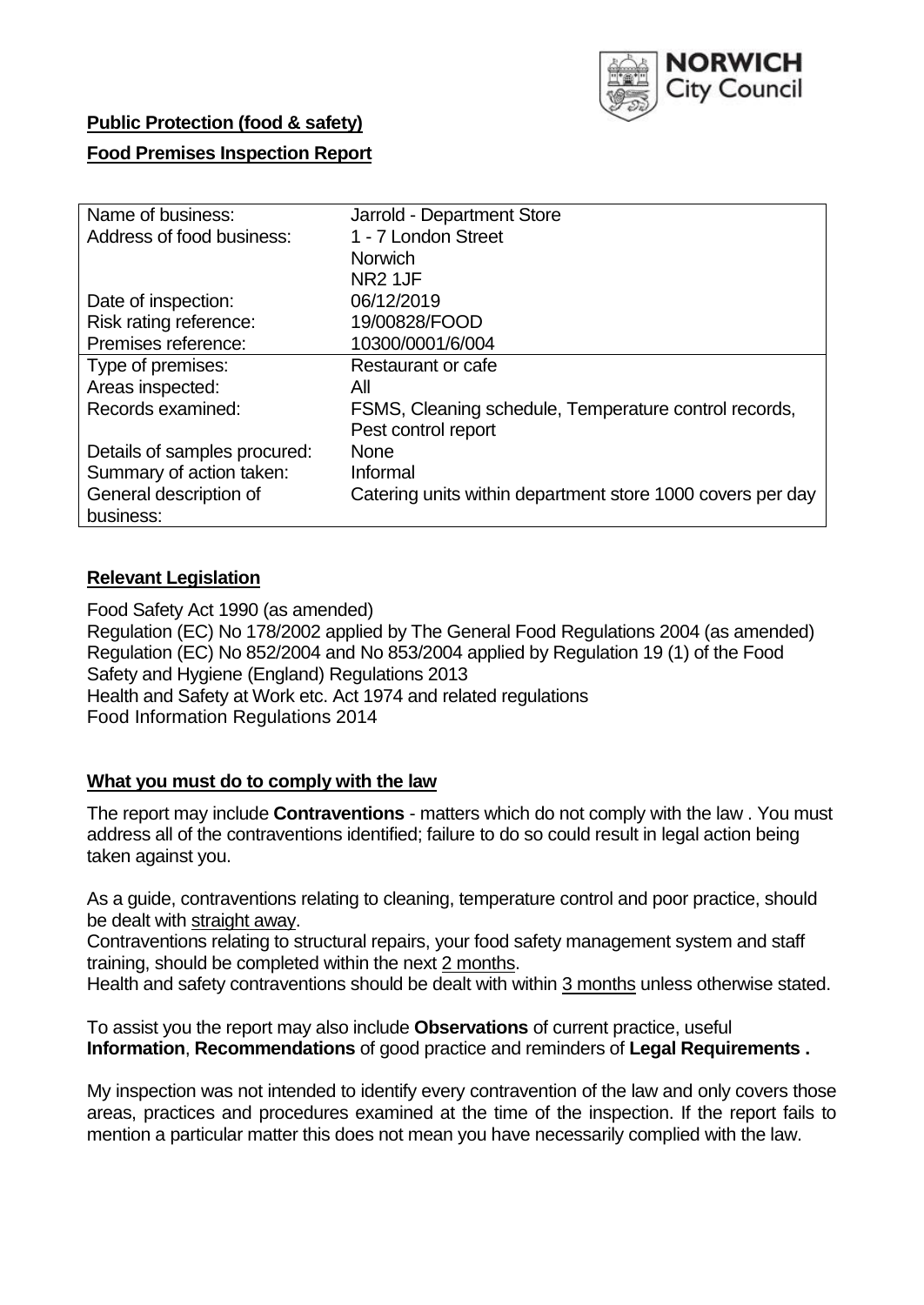# **FOOD SAFETY**

### **How we calculate your Food Hygiene Rating:**

The food safety section has been divided into the three areas which you are scored against for the hygiene rating: 1. food hygiene and safety procedures, 2. structural requirements and 3. confidence in management/control procedures. Each section begins with a summary of what was observed and the score you have been given. Details of how these scores combine to produce your overall food hygiene rating are shown in the table.

| <b>Compliance Area</b>                     |          |                  |    | <b>You Score</b> |                |    |           |    |          |  |  |
|--------------------------------------------|----------|------------------|----|------------------|----------------|----|-----------|----|----------|--|--|
| Food Hygiene and Safety                    |          |                  |    | $\Omega$         | 5              | 10 | 15        | 20 | 25       |  |  |
| <b>Structure and Cleaning</b>              |          |                  | 0  | 5                | 10             | 15 | 20        | 25 |          |  |  |
| Confidence in management & control systems |          |                  | 0  | 5                | 10             | 15 | 20        | 30 |          |  |  |
|                                            |          |                  |    |                  |                |    |           |    |          |  |  |
| <b>Your Total score</b>                    | $0 - 15$ | 20               |    | $25 - 30$        | $35 - 40$      |    | $45 - 50$ |    | > 50     |  |  |
| <b>Your Worst score</b>                    | 5        | 10 <sup>10</sup> | 10 |                  | 15             |    | 20        |    |          |  |  |
|                                            |          |                  |    |                  |                |    |           |    |          |  |  |
| <b>Your Rating is</b>                      | 5        | $\overline{4}$   | 3  |                  | $\overline{2}$ |    |           |    | $\Omega$ |  |  |

Your Food Hygiene Rating is 5 - a very good standard



# **1. Food Hygiene and Safety**

Food hygiene standards are high. You demonstrated a very good standard of compliance with legal requirements. You have safe food handling practices and procedures and all the necessary control measures to prevent cross-contamination are in place. Some minor contraventions require your attention. **(Score 5)**

### Contamination risks

**Contravention** The following exposed food to the general risk of cross-contamination with bacteria or allergens or its physical contamination with dirt, foreign objects or chemicals:

- uncovered foods in chiller ('Benji') freezer ('The Pantry') with box/container of food stored directly on top
- stained and badly scored chopping boards
- using brown board for bread (Benji)
- wooden boards with fraying 'bark' edge being used in The Bay

Hand-washing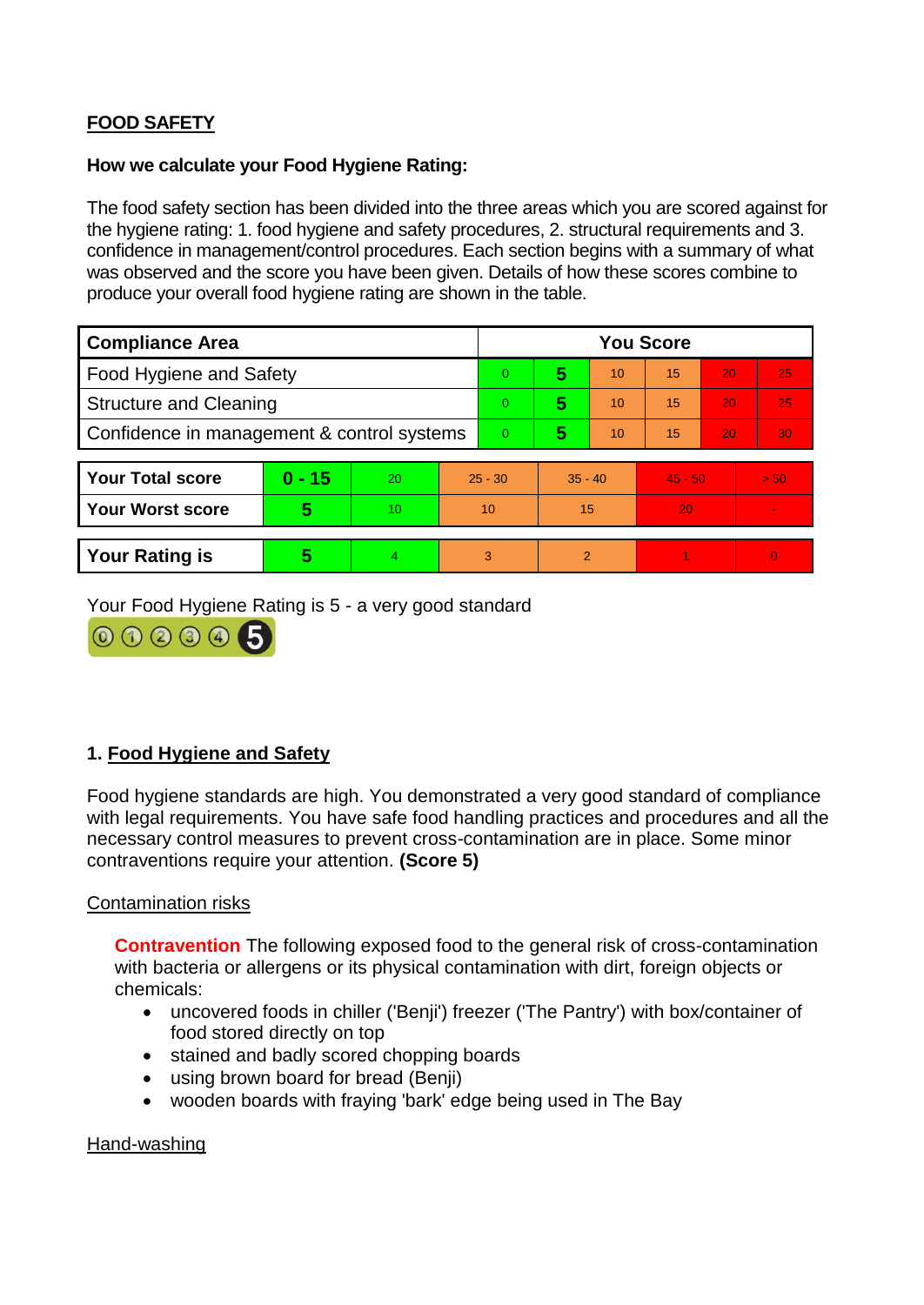**Contravention** The following indicated that hand-washing was not suitably managed:

• hot tap to wash hand basin in Benji's kitchen broken (wash up area)

### Personal Hygiene

**Observation** I was pleased to see that standards of personal hygiene were high.

### Temperature Control

**Observation** I was pleased to see you were able to limit bacterial growth and/or survival by applying appropriate temperature controls at points critical to food safety and that you were monitoring temperatures.

## **2. Structure and Cleaning**

The structure facilities and standard of cleaning and maintenance are all of a good standard and only minor repairs and/or improvements are required. Pest control and waste disposal provisions are adequate. The minor contraventions require your attention. **(Score 5)**

## Cleaning of Structure

**Contravention** The following items were dirty and require more frequent and thorough cleaning:

- behind and under equipment (in particular The Pantry dish-wash area and servery counter, The Chapter kitchen area)
- extraction canopy in The Pantry
- grill and deep fat fryers in 'Benji'
- hand contact surfaces (sockets, plug, taps underside of hand soap and paper towel dispensers)

**Observation** The various catering kitchens throughout the store had been well maintained and the standard of cleaning was generally good. It was noted that the bakery will be being used for the production of pastries, cakes and scones in the morning and breads in the afternoon/evening. Your cleaning schedule for this area will require review and updating due to the increased production in this area.

It was noted that the extraction systems and deep clean are now being carried out every 6 months in all units and the standard of cleaning to these areas is noticeably better.

# Cleaning of Equipment and Food Contact Surfaces

**Contravention** The following items are dirty and must be cleaned:

- ice machine in The Deli
- small mixer in the bakery
- hot food cabinet in The Pantry
- seals of walk-in-chiller The Pantry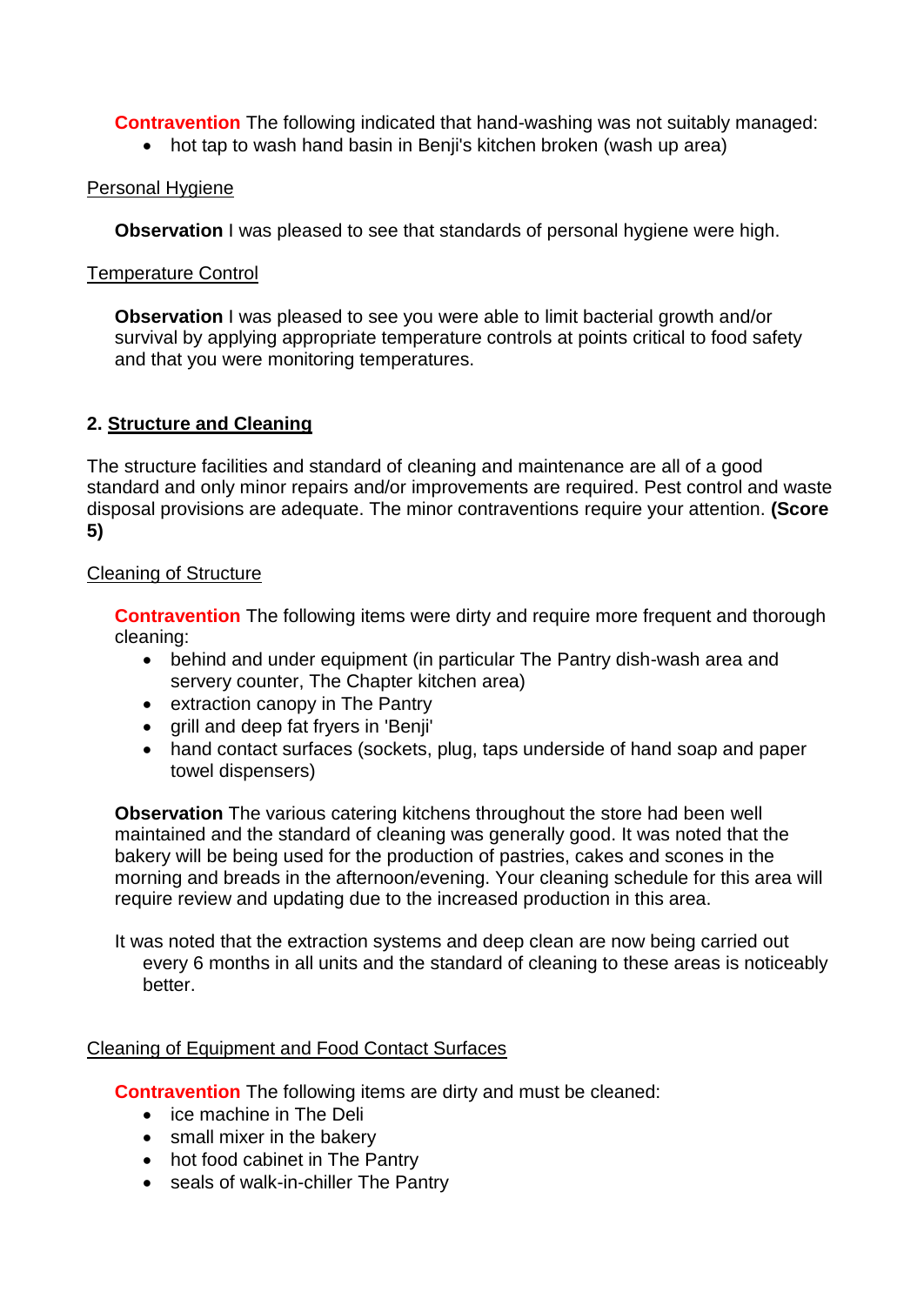• vending machine in the Staff canteen

**Observation** You had dedicated equipment for the preparation of raw and ready-to-eat foods.

### Cleaning Chemicals / Materials / Equipment and Methods

**Observation** I was pleased to see that the premises was kept clean and that your cleaning materials, methods and equipment were able to minimise the spread of harmful bacteria between surfaces.

#### **Maintenance**

**Contravention** The following had not been suitably maintained and must be repaired or replaced:

- wall around door rear of 'Benji's' chipped damaged plaster
- loose covering to pipe casing in 'Benji's'
- loose plastic film to white-rock walling around wash hand basin in 'Benji's'
- loose plastic film to new oven in bakery
- broken casing to clock in bakery

#### **Pest Control**

**Observation** I was pleased to see that the premises was proofed against the entry of pests and that pest control procedures were in place.

### Facilities and Structural provision

**Observation** It was noted that the Deli fridge was kept in part of the warehouse. The layout and design of the warehouse as currently used does not allow proper and easy maintenance cleaning or adequate working space. Review the layout of the area where the fridge is stored, ideally by creating a separate 'room' within the warehouse where all food products associated with the food outlets on this floor can be stored separately.

### **3. Confidence in Management**

A food safety management system is in place and you demonstrate a very good standard of compliance with the law. Food hazards are understood properly controlled managed and reviewed. Your records are appropriate and generally maintained. Your staff are suitably supervised and trained. You have a good track record. There are some minor contraventions which require your attention. **(Score 5)**

### Food Safety Management System

**Recommendation** Review your food safety management system to reflect the changes in the business (opening of the fish restaurant, The Bay, extending the use of the bakery). Due to the heavy use of the extraction system in the Pantry kitchen and the state of the filters a more frequent clean is needed.